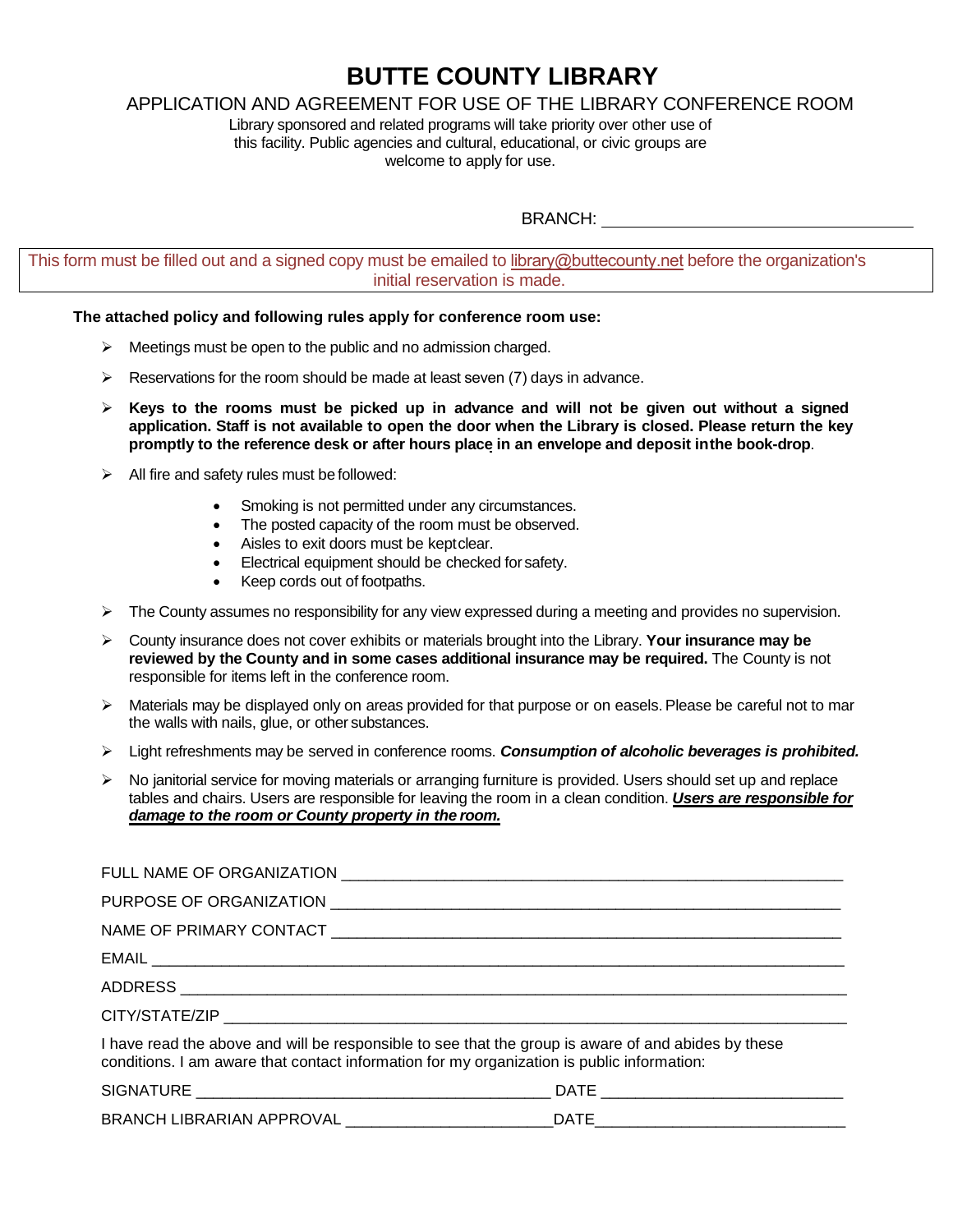## Butte County Library Departmental Conference Room Policy

As an expression of the Library's mission to connect people with information, ideas, and experiences, the Butte County Library provides conference rooms in the Chico, Gridley, Oroville and Paradise branch libraries. These rooms may be used by members of the community for the presentation and exchange of information.

The Library makes these rooms available on equal terms to all persons and groups, regardless of opinion or affiliation. By making a conference room available as a forum, the Library does NOT sponsor or endorse the views of any group using the room, nor does it provide any supervision. These rooms are available to groups of at least five people.

- Conference rooms are primarily designed for Butte County Library and library support organizations' programs and use. When not in use by the Library or Friends of the Library groups, public agencies and other organizations, cultural, educational or civic groups are welcome to apply for use.
- The Library may cancel confirmed reservations to accommodate Butte County Library sponsored activities. Library staff will notify conference room users in the event of cancellation.
- The Library reserves the right to review each prospective use and determine whether or not that use falls within this Butte County Library Conference Room Policy. Use of the premises may be terminated at any time if the conduct of the group, or any member of the group, is disruptive to Library service or abusive or dangerous to the building, Library materials, exhibits, furnishings or individuals in the building.
- Organizations may reserve no more than 6 times in a six-month period (January-June; July-December). A series must be completed before additional meetings may be scheduled. Rare exceptions may be granted by the Library Director or designee on a case-by-case basis. Groups may not evade the six-use limit by changing the group name or by having several different individuals making reservations. Any violations will result in a possible suspension by the Library Director.
- Organizations are allowed to book a timeslot with a maximum of 4 hours.
- Meeting room usage times are 8am-9pm
- Use will be disallowed if application is not on file at the library.

 $\bullet$ The following must be observed:

- Meetings must be open to the public and no admission charged.
- For-profit groups may rent the room for \$53/hour
- Reservations for the room should be made at least seven days in advance.
- Keys will not be given if there is no application and use agreement on file with the library
- Keys to the rooms must be picked up in advance; staff is not available to open the door when the Library is closed. Library hours posted here: https://www.buttecounty.net/bclibrary/locations
- Keys must be returned promptly to the Reference desk or placed in an envelope and deposited in the book drop after hours.
- Must have library card to check out key for meeting room use outside of library hours.